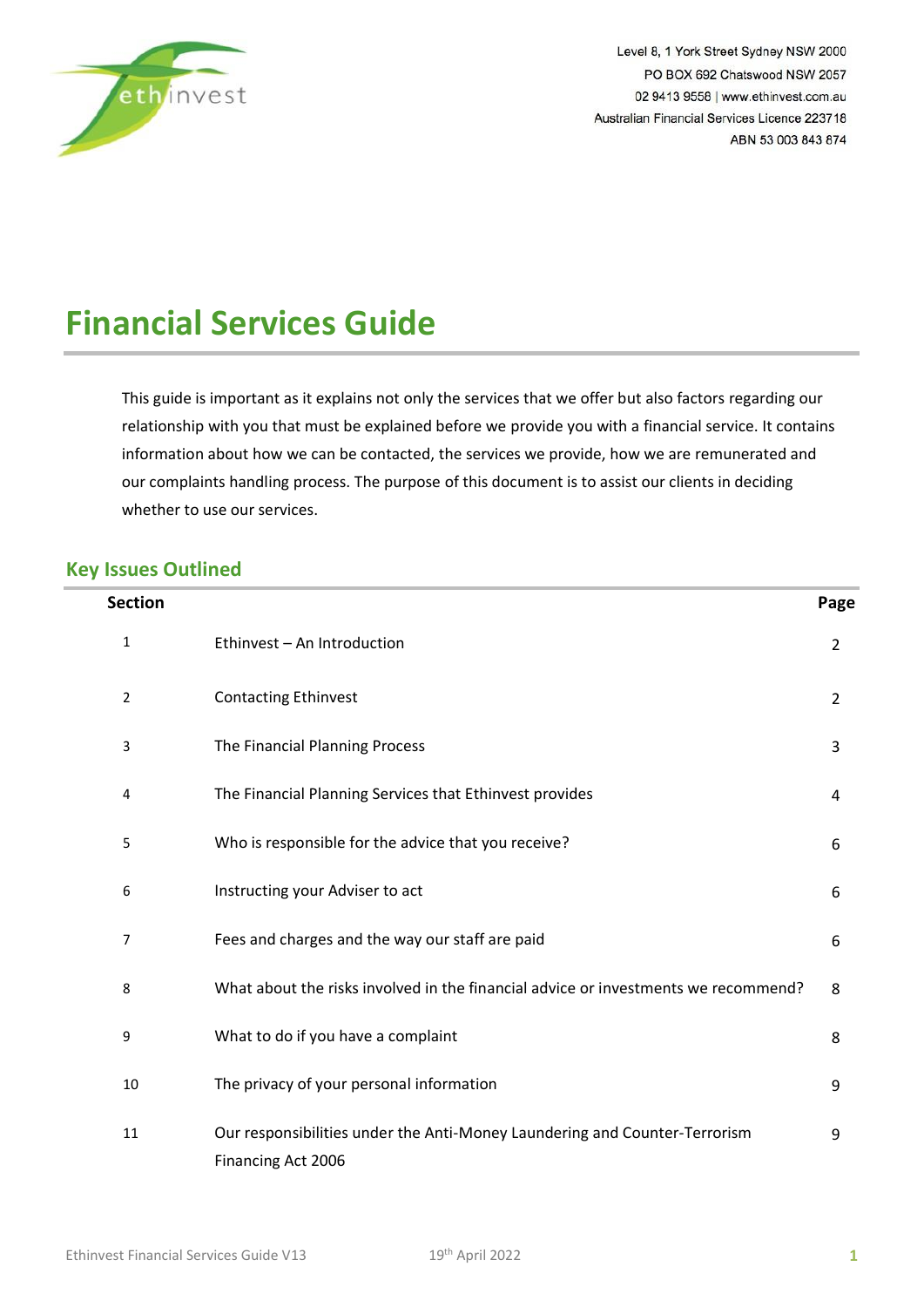## <span id="page-1-1"></span><span id="page-1-0"></span>**Ethinvest – An Introduction**

Ethinvest Pty Ltd ('Ethinvest') provides comprehensive financial planning and investment advice to individuals, trustees of Self Managed Super Funds and a wide range of not-for-profits, NGOs and charitable foundations.

The company was established in 1989 and is independent as defined in Section 923A of the Corporations Act. We operate under our own Australian Financial Services Licence number (AFSL) – 223718.

Ethinvest specialises in the design and management of investment portfolios, with an emphasis on personal service. In most cases these portfolios are unique - created specifically for each client's own needs and circumstances.

# <span id="page-1-3"></span><span id="page-1-2"></span>**Contacting Ethinvest**

We have offices in Sydney, Melbourne and Canberra:

| Sydney                | L8, 1 York St Sydney NSW 2000                 |
|-----------------------|-----------------------------------------------|
| <b>Melbourne</b>      | L4, Suite 1, 488 Bourke St Melbourne VIC 3000 |
| Canberra              | 100 Wakefield Gardens Ainslie ACT 2602        |
| <b>Postal Address</b> | PO Box 692 Chatswood NSW 2057                 |
| <b>Telephone</b>      | (02) 9413 9558                                |
| <b>Fax</b>            | (02) 9413 9379                                |
| Web                   | www.ethinvest.com.au                          |
| <b>Email</b>          | info@ethinvest.com.au                         |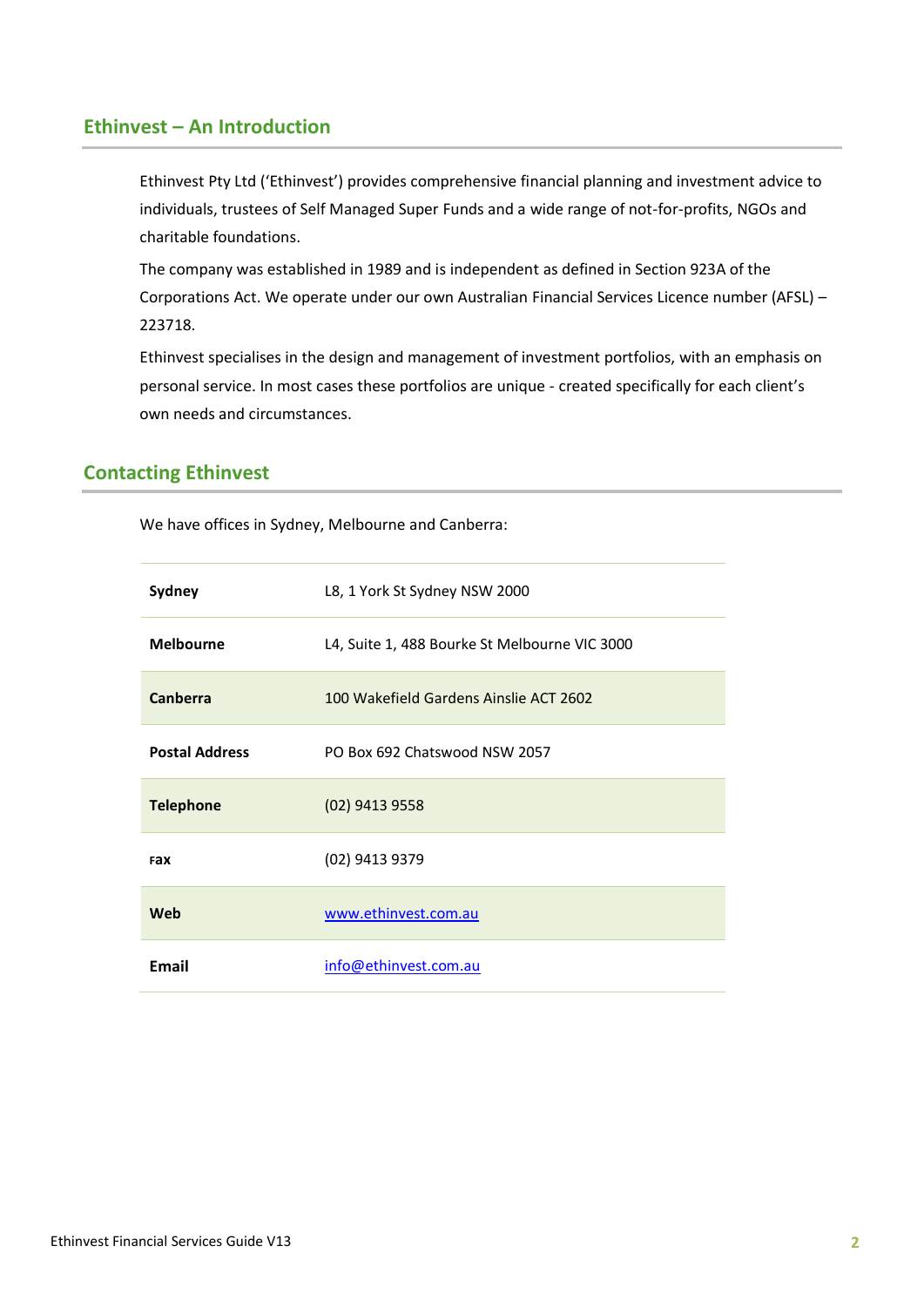# <span id="page-2-1"></span><span id="page-2-0"></span>**The Financial Planning Process**

| <b>Your Financial Adviser</b><br>& Gathering<br><b>Information</b><br><b>Identifying Goals</b> | Your Financial Adviser is your primary contact. We start<br>with a meeting, so you can get to know your Financial<br>Adviser and gain a sense of the assistance that we can<br>provide. It is critical that our advice is tailored to your<br>needs and circumstances. This process involves you<br>completing our Fact Find document and providing all<br>relevant details regarding your circumstances.<br>We need to understand what you are seeking to achieve so<br>we can provide advice that is appropriate to your needs<br>and objectives. This involves a detailed review of any<br>environmental or social factors or other ethical |
|------------------------------------------------------------------------------------------------|------------------------------------------------------------------------------------------------------------------------------------------------------------------------------------------------------------------------------------------------------------------------------------------------------------------------------------------------------------------------------------------------------------------------------------------------------------------------------------------------------------------------------------------------------------------------------------------------------------------------------------------------|
|                                                                                                | considerations you want to be reflected in the advice that<br>we provide.                                                                                                                                                                                                                                                                                                                                                                                                                                                                                                                                                                      |
| <b>Written Advice</b>                                                                          | Where we provide you with personal advice, which is<br>financial product advice based on one or more of your<br>individual financial circumstances, needs and objectives,<br>we will provide you with a written Statement of Advice.<br>This document will outline all the key issues and our<br>recommendations, including the basis on which we have<br>determined to give you that advice - including all fees and<br>charges.                                                                                                                                                                                                              |
|                                                                                                | Where we provide you with further or ongoing personal<br>advice, we may provide you with a Record of Advice.<br>Ethinvest stores a copy of any Statement or Record of<br>Advice made. You may request a copy at any time within<br>seven years of the date the advice was provided, either by<br>telephone, email or in writing.<br>When we recommend a financial or insurance product, we<br>will provide you with a Product Disclosure Statement. This<br>document fully explains the features, benefits, and risks of<br>the product.                                                                                                       |
| <b>Agreement</b>                                                                               | Before agreeing to proceed, it is important that you read<br>our advice carefully, ask any questions that arise, and not<br>only understand but 'own' your financial plan.                                                                                                                                                                                                                                                                                                                                                                                                                                                                     |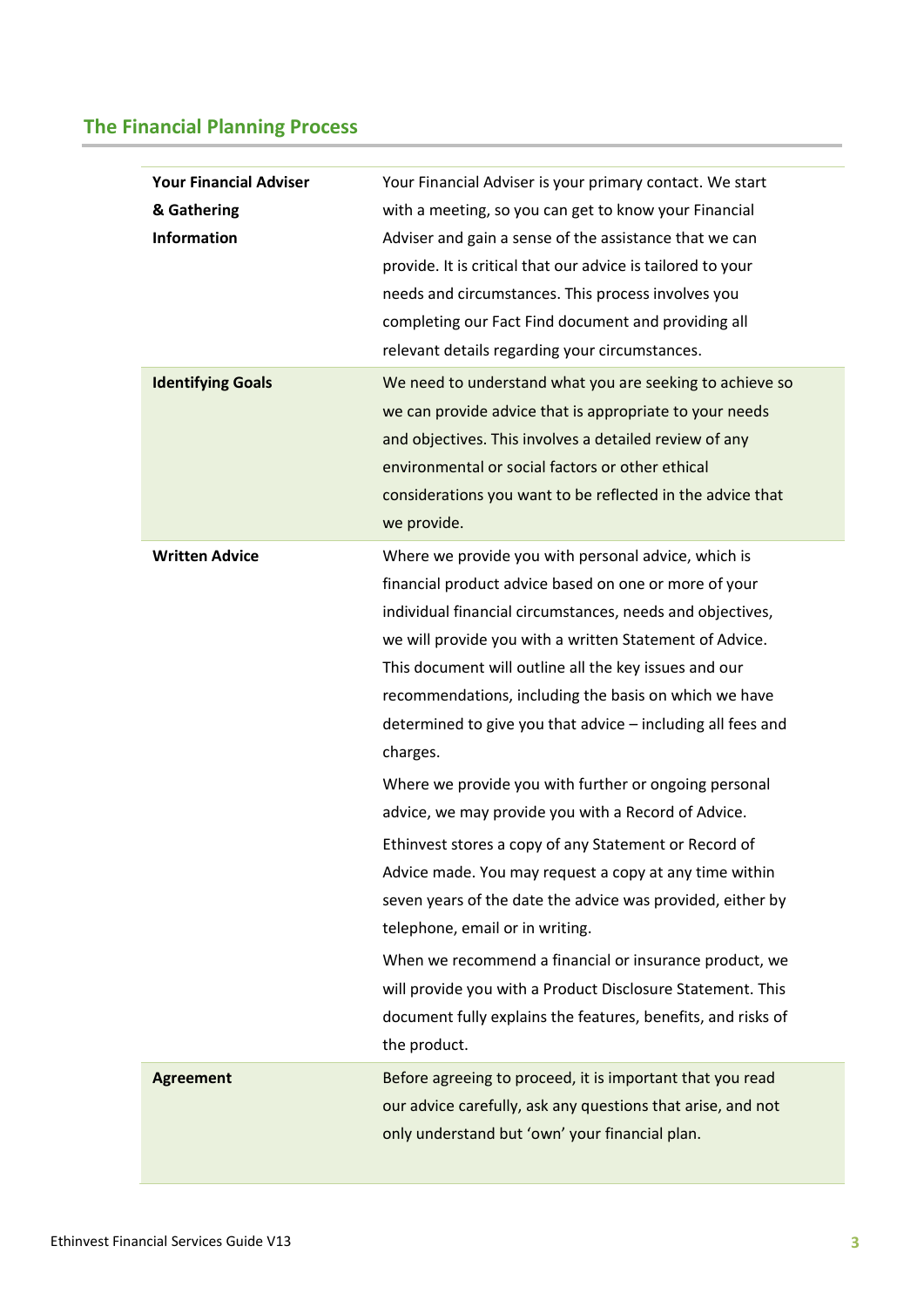| Implementation | We assist you to implement the recommendations. This<br>involves completing documentation for establishing<br>relevant accounts, transferring assets, or making<br>investments.                                                                                                                                                                                                                                           |
|----------------|---------------------------------------------------------------------------------------------------------------------------------------------------------------------------------------------------------------------------------------------------------------------------------------------------------------------------------------------------------------------------------------------------------------------------|
| <b>Review</b>  | Where we agree to provide you with ongoing services, we<br>will review your financial plan to ensure it stays up-to-<br>date and relevant to the current economic climate and any<br>change in your circumstances or requirements. It is also<br>important that you are proactive and update your adviser<br>of any changes to your circumstances as they arise so that<br>plans can be reviewed and amended as required. |

# <span id="page-3-1"></span><span id="page-3-0"></span>**The Financial Planning Services that Ethinvest provides**

Ethinvest's Australian Financial Services Licence authorises us to provide the following services to retail and wholesale clients:

- financial planning
- superannuation
- investments
- trading of securities listed on the Australian Securities Exchange
- personal risk insurance
- wealth creation and protection
- gearing strategies including margin loans

We can provide general advice regarding these matters and personal advice once we have understood the details of your situation, your needs and objectives. We can also advise on social security, aged care and estate planning. Where personal advice is provided it will be documented and a fee will be charged.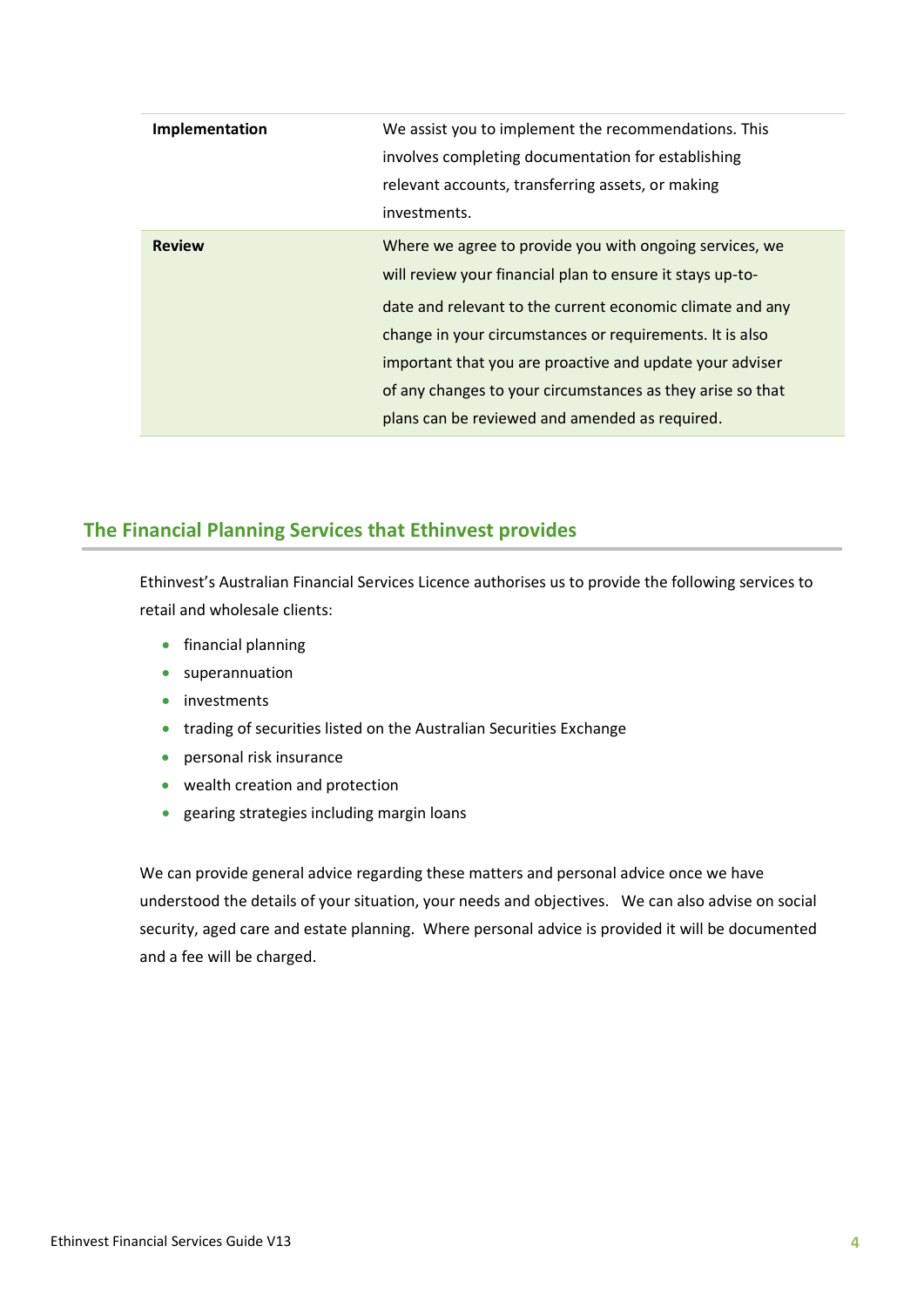Our services are provided through two main offerings, important aspects are set out in table below:

|                             |                                  | <b>Tailored Portfolio</b> |
|-----------------------------|----------------------------------|---------------------------|
|                             | <b>Managed Portfolio Service</b> | <b>Service</b>            |
| Portfolio approach          | Managed Portfolios where         | Tailored portfolio        |
|                             | you have no ongoing role in      | management, which         |
|                             | selecting investments.           | allows you to select      |
|                             |                                  | specific investments      |
|                             |                                  | with our assistance       |
| <b>Minimum invested</b>     | \$200,000                        | \$500,000                 |
| assets                      |                                  |                           |
| <b>Frequency of meeting</b> | Annual                           | Annual or as requested    |
| <b>Investment universe</b>  | Ethinvest screened listed        | As with managed           |
|                             | investments plus eligible        | portfolio plus wholesale  |
|                             | managed and exchange             | and impact investments    |
|                             | traded funds                     |                           |
| Shareholder activism        | Ethinvest letters to investee    | AGM resolutions, voting,  |
|                             | companies                        | letters and meetings      |
|                             |                                  | with companies            |
| <b>Fees charged</b>         | Monthly                          | Monthly or Quarterly      |

We will only provide services to you, with your prior, informed consent. If you do not understand any of the information in this Financial Services Guide, or have any other questions relating to the terms on which we will be acting please contact us.

We do not provide the following services:

- legal advice
- accounting advice
- banking services
- general insurances
- personal loans
- real estate services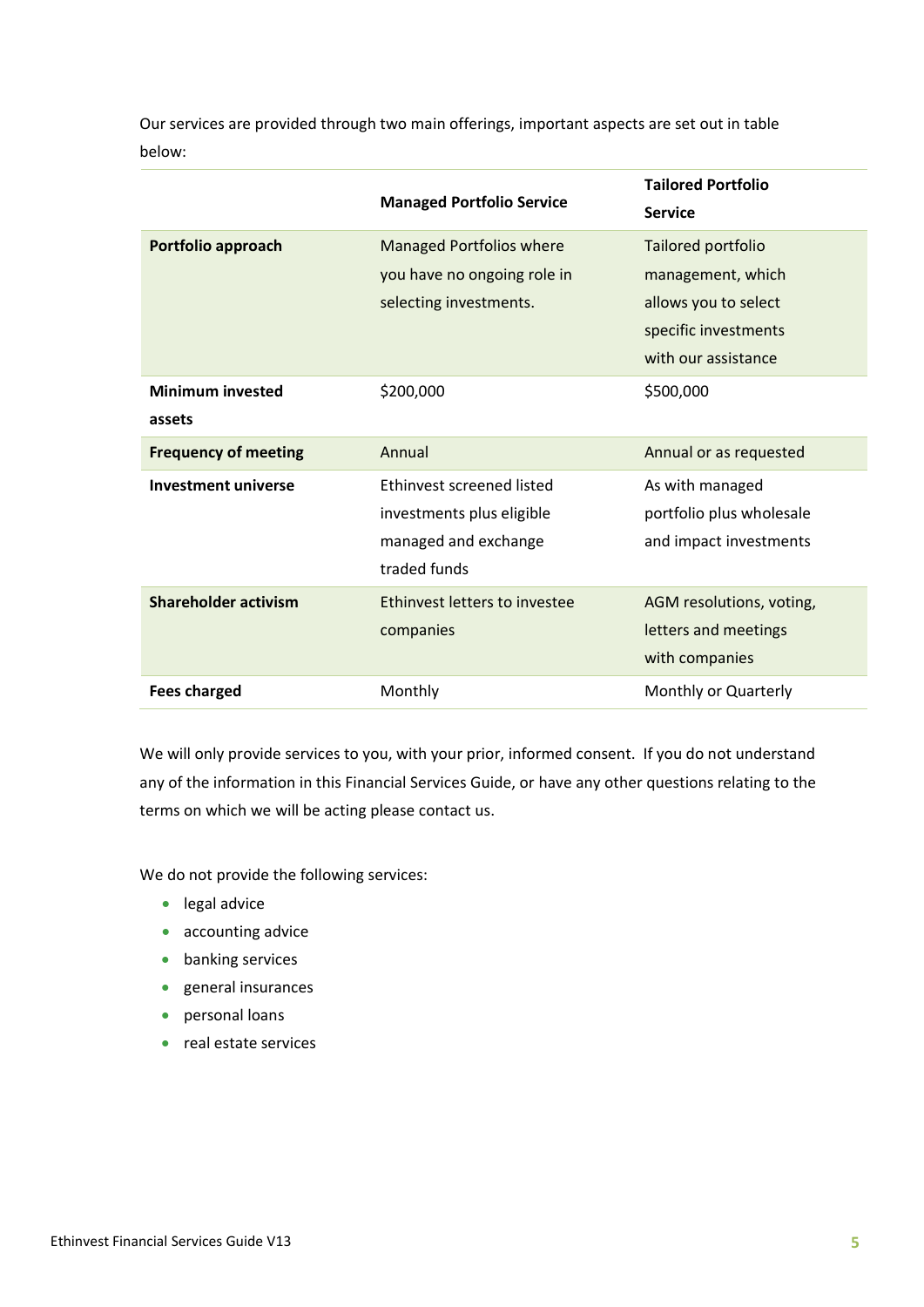## <span id="page-5-1"></span><span id="page-5-0"></span>**Who is responsible for the advice that you receive?**

Ethinvest is responsible for all the advice that you receive from our advisers under the terms of our Australian Financial Services Licence. When one of our advisers provide advice to you, they will be acting on behalf of Ethinvest.

Our financial advisers are experienced investment professionals. All our advisers undertake ongoing professional development to ensure that they are completely up to date. Our support staff are similarly highly qualified and experienced and can answer questions about your investments, but not provide you with any advice.

#### <span id="page-5-3"></span><span id="page-5-2"></span>**Instructing your Adviser to act**

When our advisers provide you with written advice, we require written instructions from you before implementing the recommendations. These instructions can be given by mail, e-mail, electronic signature (e.g. DocuSign) or by returning signed documents to us in person. Where relevant documentation has been completed and an agreed investment plan is in place you can advise us by e-mail, electronic signature (e.g. DocuSign), mail, telephone or SMS to buy, sell, invest or redeem investments.

#### <span id="page-5-5"></span>**Fees and charges and the way our staff are paid**

<span id="page-5-4"></span>Ethinvest generally operates on a 'fee for service' basis. Please refer below for a summary of our fees. We disclose fees in writing to clients before commencing our financial advisory process. Our fee may be based on: the time spent in preparing, providing and implementing advice; the value of the funds invested; the terms of the service agreement between Ethinvest and the client; or a combination of these.

Ethinvest Advisers are paid salaries and participate in the company's staff profit share scheme. No adviser is paid commissions based on product recommendations, the volume of work completed or investments placed. Ethinvest does not receive or make payments to any third party business for referrals.

Ethinvest staff and directors do not accept any "alternative remuneration" deals such as paid attendance at golf days or luxury trips. Occasionally we will attend:

- an analyst briefing where breakfast or lunch is served as an incident, not the feature, of the event, or
- An industry or product provider event, as part of our efforts to build industry contacts and ensure up-to-date knowledge of the market.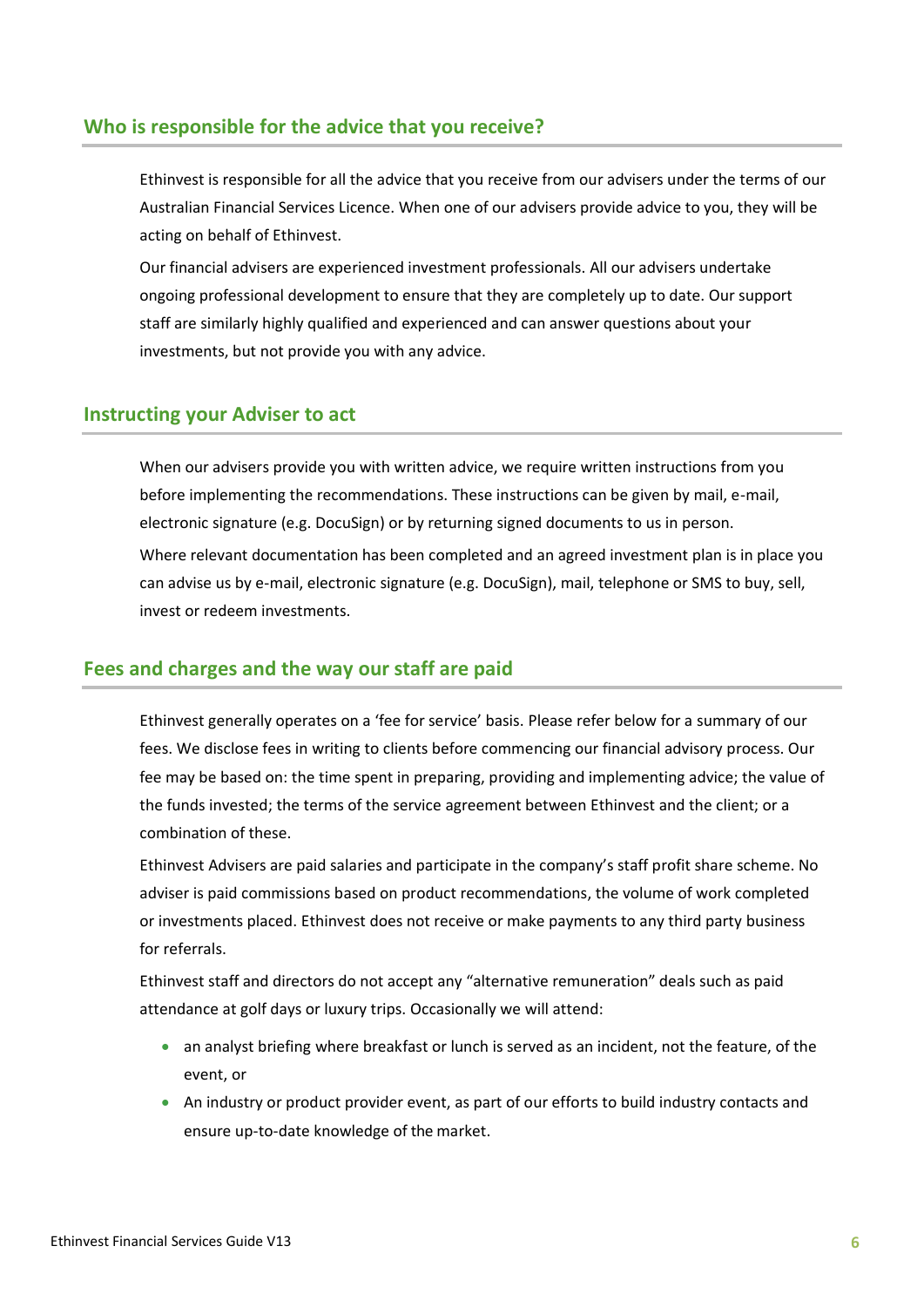#### **Schedule of Fees**

Ethinvest is committed to providing personalised service at a reasonable cost. We have structured our fees to reflect the nature of the long-term relationship that we commit to with our clients. The following fees may apply. All fees and commissions are excluding GST.

| <b>First Meeting</b><br><b>Initial</b><br><b>Statement</b> | No Charge. This meeting is the opportunity to discuss your situation<br>and requirements, and for you to evaluate our services. The meeting<br>would normally take one hour. At the conclusion of this meeting we<br>will outline the assistance that we could offer and the fees that this<br>would entail.<br>From \$3,000 - \$5,000 (depending on its complexity). Based on<br>our initial discussions and the information that you provide, we will<br>prepare a written Statement of Advice (Financial Plan). |
|------------------------------------------------------------|--------------------------------------------------------------------------------------------------------------------------------------------------------------------------------------------------------------------------------------------------------------------------------------------------------------------------------------------------------------------------------------------------------------------------------------------------------------------------------------------------------------------|
| Placement                                                  | Where agreed with you in advance, as part of your service, we may                                                                                                                                                                                                                                                                                                                                                                                                                                                  |
| <b>Fees</b>                                                | charge brokerage on transactions of up to 1% of the value of the<br>executed transaction, subject to a minimum of \$60                                                                                                                                                                                                                                                                                                                                                                                             |
| <b>Portfolio</b>                                           | Up to 1.25% p.a. of funds under management. Our fee is charged                                                                                                                                                                                                                                                                                                                                                                                                                                                     |
| <b>Management</b>                                          | based on the value of the portfolio on the last day of the billing                                                                                                                                                                                                                                                                                                                                                                                                                                                 |
| and                                                        | period, in arrears. An annual minimum charge of \$1,500 applies. We                                                                                                                                                                                                                                                                                                                                                                                                                                                |
| <b>Administration</b><br><b>Fees</b>                       | provide ongoing administration of investment portfolios as part of this<br>fee. In some cases your fee will be an agreed retainer based on                                                                                                                                                                                                                                                                                                                                                                         |
|                                                            | complexity and level of service.                                                                                                                                                                                                                                                                                                                                                                                                                                                                                   |
| <b>Charities and</b>                                       | We offer a discount on our Portfolio Management Fee to Charities,                                                                                                                                                                                                                                                                                                                                                                                                                                                  |
| <b>Not-For-Profits</b>                                     | Foundations and Not-for-Profits.                                                                                                                                                                                                                                                                                                                                                                                                                                                                                   |
| <b>Insurance</b>                                           | Ethinvest generally refers insurance queries to a specialist broker. In                                                                                                                                                                                                                                                                                                                                                                                                                                            |
|                                                            | the rare cases we provide insurance advice, we may receive a                                                                                                                                                                                                                                                                                                                                                                                                                                                       |
|                                                            | commission from the insurer, calculated as a percentage of the                                                                                                                                                                                                                                                                                                                                                                                                                                                     |
|                                                            | premium you pay, if we arrange personal insurance for you and the                                                                                                                                                                                                                                                                                                                                                                                                                                                  |
|                                                            | insurer pays commission to Ethinvest, we will rebate this commission                                                                                                                                                                                                                                                                                                                                                                                                                                               |
|                                                            | amount to you in full, within 90 days of receipt. This applies to both                                                                                                                                                                                                                                                                                                                                                                                                                                             |
|                                                            | upfront and ongoing commissions paid by insurers to Ethinvest. We<br>may charge a fee for arranging personal insurance. We will agree the                                                                                                                                                                                                                                                                                                                                                                          |
|                                                            | fee with you before we provide any services to you.                                                                                                                                                                                                                                                                                                                                                                                                                                                                |
|                                                            |                                                                                                                                                                                                                                                                                                                                                                                                                                                                                                                    |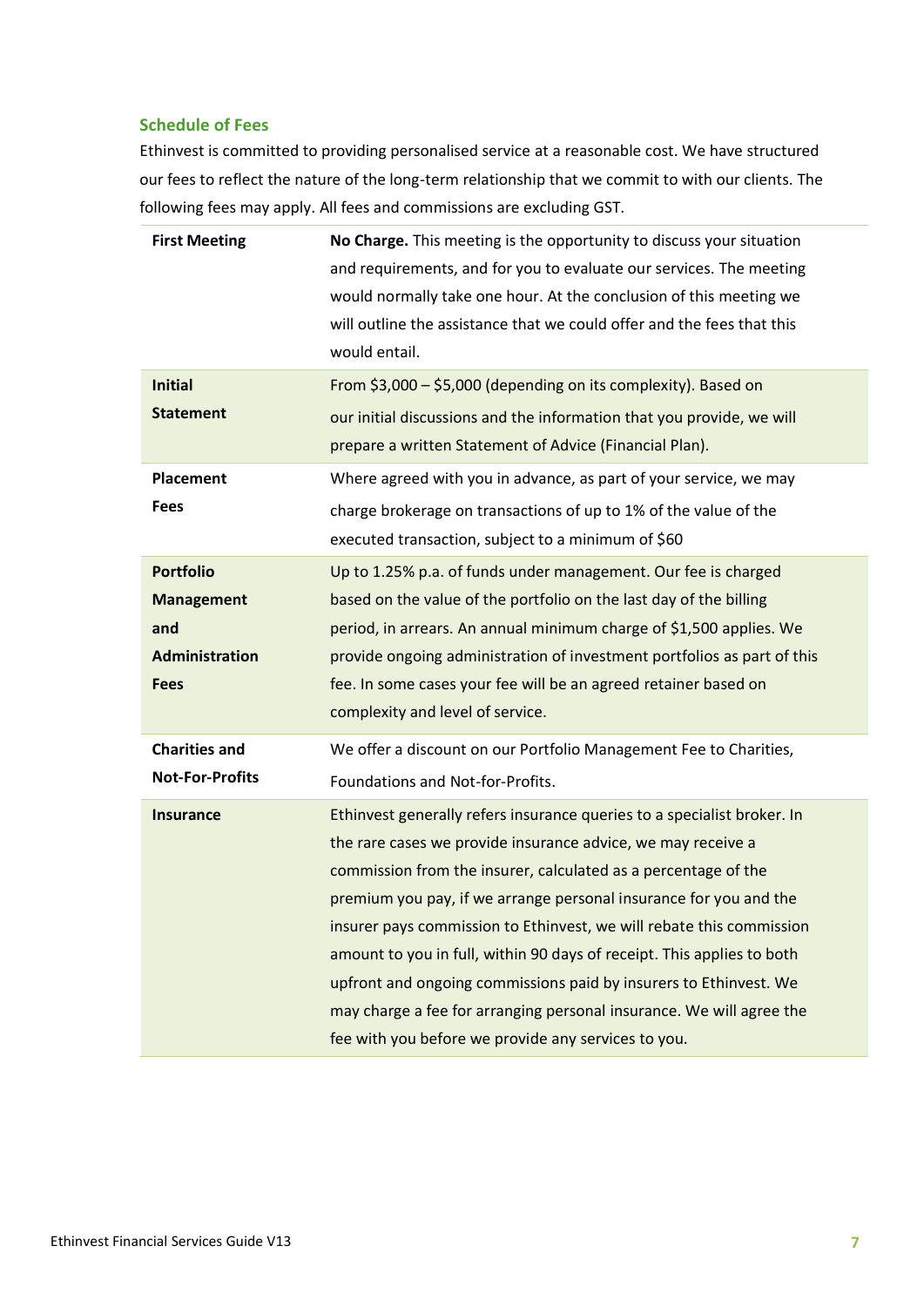# <span id="page-7-1"></span><span id="page-7-0"></span>**What about the risks involved in the financial advice or investments we recommend?**

All investments carry some level of risk. This ranges from bank deposits at the lower end of the scale to speculative share investments at the upper end.

We help you to understand the level of risk associated with the different investment options so that you can make choices you are comfortable with. Within the context of achieving your financial goals, risk management is an important part of our planning process.

The written documents that we provide will specifically address the risks associated with any strategy or investment – (Statements of Advice, Records of Advice and Product Disclosure Statements).

If you are unsure about the risks, you should ask your adviser for more information before making any decisions.

## <span id="page-7-3"></span><span id="page-7-2"></span>**What to do if you have a complaint**

Ethinvest works hard to ensure that we maintain high levels of service. We are required as a condition of our licence to have an accredited external dispute resolution scheme (EDR) in place. Should you have any complaint about the service provided to you, you should take the following steps:

- You can make a complaint to us in any of the following ways:
	- o Email: [info@ethinvest.com.au](mailto:info@ethinvest.com.au)
	- o Phone: 02 9413 9558
	- o Mail: PO Box 692 Chatswood NSW 2057
- We will acknowledge receipt of your complaint and try to resolve it as quickly as possible. Generally, where your complaints is made:
	- o Verbally we will acknowledge your complaint in the same manner
	- o In writing by email or post, we will acknowledge your complaint, in writing, within one business day or as soon as practicable thereafter.

Where your complaint is not resolved within 5 business days of us receiving your complaint, or you request a written response, we will provide you with our written reasons for the outcome of your complaint within 30 calendar days.

- If you are not satisfied with our response to your complaint, or the manner in which we've dealt with your complaint, you can escalate your complaint to the following external bodies:
	- o Australian Financial Complaints Authority (AFCA)